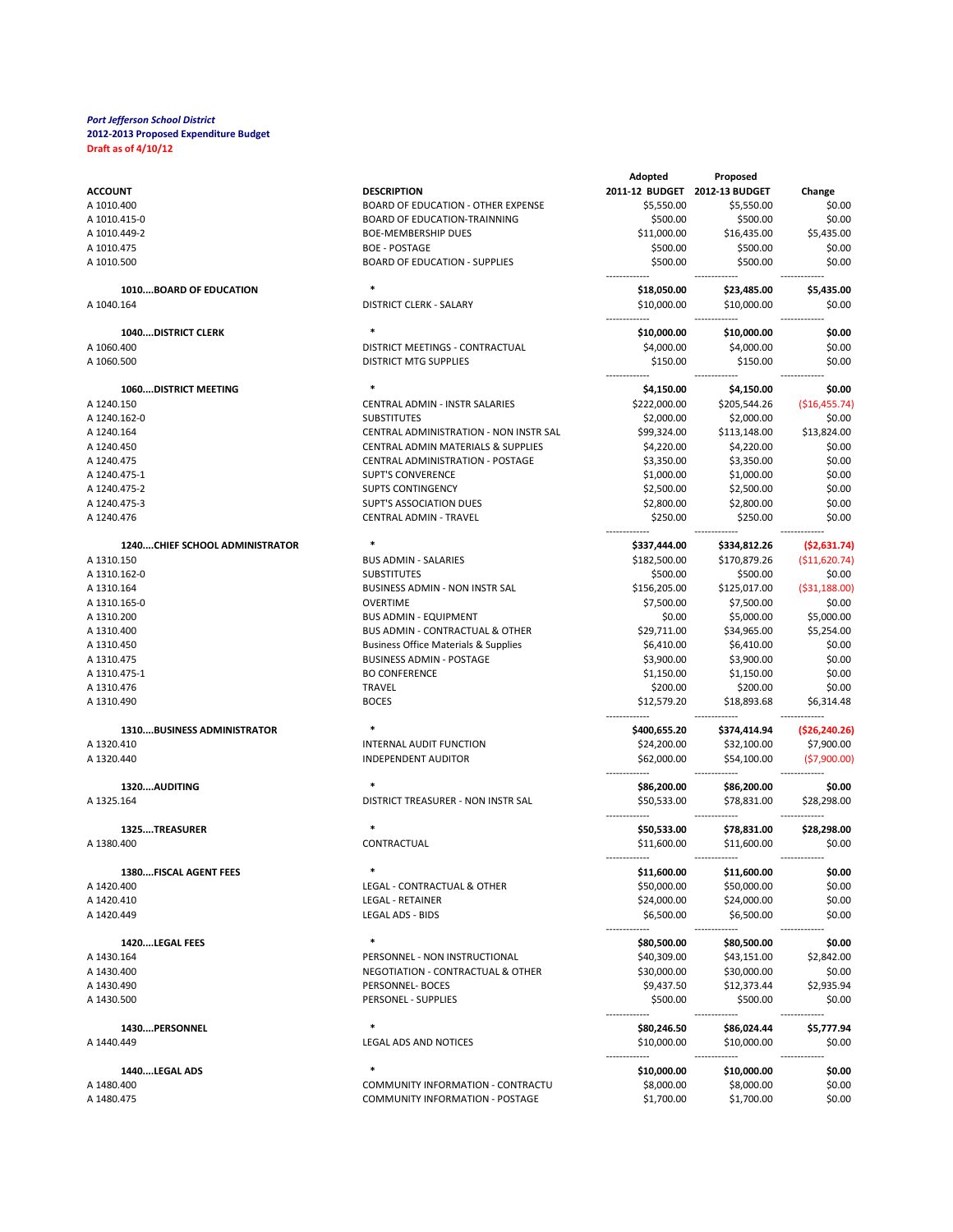|                                     |                                        | Adopted                      | Proposed                     |                              |
|-------------------------------------|----------------------------------------|------------------------------|------------------------------|------------------------------|
| <b>ACCOUNT</b>                      | <b>DESCRIPTION</b>                     | <b>2011-12 BUDGET</b>        | 2012-13 BUDGET               | Change                       |
| A 1480.490                          | COMMUNITY INFO - BOCES(609)            | \$0.00                       | \$35,000.00                  | \$35,000.00<br>------        |
| 1480PUBLIC INFO AND SERVICE         | $\ast$                                 | \$9,700.00                   | \$44,700.00                  | \$35,000.00                  |
| A 1620.160                          | <b>CUST, GROUNDS &amp; MAINT</b>       | \$447,107.00                 | \$468,343.00                 | \$21,236.00                  |
| A 1620.161                          | <b>CUSTODIAL SUPERVISORS</b>           | \$322,420.00                 | \$337,229.00                 | \$14,809.00                  |
| A 1620.165-0                        | <b>DISTRICT OVERTIME</b>               | \$3,525.00                   | \$3,525.00                   | \$0.00                       |
| A 1620.165-1                        | <b>OVERTIME ELEM</b>                   | \$11,250.00                  | \$11,250.00                  | \$0.00                       |
| A 1620.165-7                        | <b>OVERTIME HS</b>                     | \$15,000.00                  | \$15,000.00                  | \$0.00                       |
| A 1620.200                          | <b>CUSTODIAL - EQUIPMENT</b>           | \$0.00                       | \$84,745.00                  | \$84,745.00                  |
| A 1620.200-8                        | EQUIPMENT-FURN. REPLCMNT               | \$0.00                       | \$20,000.00                  | \$20,000.00                  |
| A 1620.400                          | OPER & MAINT - CONTRACTUAL             | \$71,250.00                  | \$71,250.00                  | \$0.00                       |
| A 1620.409                          | <b>JUNIOR HIGH REPAIRS</b>             | \$10,000.00                  | \$10,000.00                  | \$0.00                       |
| A 1620.411                          | <b>FUEL OIL</b>                        | \$50,000.00                  | \$51,500.00                  | \$1,500.00                   |
| A 1620.412                          | <b>ELECTRIC</b>                        | \$300,000.00                 | \$309,000.00                 | \$9,000.00                   |
| A 1620.412-5                        | <b>GASOLINE</b>                        | \$18,000.00                  | \$18,540.00                  | \$540.00                     |
| A 1620.413<br>A 1620.414            | GAS<br><b>WATER</b>                    | \$135,000.00<br>\$24,000.00  | \$139,050.00<br>\$24,720.00  | \$4,050.00<br>\$720.00       |
| A 1620.415                          | <b>TELEPHONE</b>                       | \$5,400.00                   | \$7,300.00                   | \$1,900.00                   |
| A 1620.422                          | <b>EXTERMINATION &amp; TOXIC WASTE</b> | \$11,500.00                  | \$11,500.00                  | \$0.00                       |
| A 1620.429                          | <b>OPERATIONS - CARTAGE</b>            | \$22,000.00                  | \$22,660.00                  | \$660.00                     |
| A 1620.430                          | <b>ENERGY PERFORMANCE CONTRACT</b>     | \$70,200.00                  | \$70,200.00                  | \$0.00                       |
| A 1620.490                          | BOCES-PHONE/HEALTH/SAFETY              | \$53,232.00                  | \$41,400.00                  | (511.832.00)                 |
| A 1620.500                          | <b>CUSTODIAL - SUPPLIES</b>            | \$59,000.00                  | \$59,000.00                  | \$0.00                       |
| A 1620.500-1                        | <b>POOL SUPPLIES</b>                   | \$5,050.00                   | \$5,050.00                   | \$0.00                       |
| A 1620.560                          | <b>Custodial Uniforms</b>              | \$9,800.00                   | \$10,150.00                  | \$350.00                     |
|                                     |                                        |                              |                              |                              |
| 1620 OPERATION MAINT/PLANT          |                                        | \$1,643,734.00               | \$1,791,412.00               | \$147,678.00                 |
| A 1621.150                          | MAINTENANCE - SUPERVISOR SALARY        | \$58,500.00                  | \$116,570.00                 | \$58,070.00                  |
| A 1621.160                          | MAINTENANCE - CUST & GROUNDS           | \$92,827.00                  | \$126,898.00                 | \$34,071.00                  |
| A 1621.161                          | MAINT - CUSTODIAL SUPERVISORS          | \$257,465.00                 | \$229,640.00                 | ( \$27, 825.00)              |
| A 1621.165-0                        | <b>OVERTIME</b>                        | \$34,875.00                  | \$34,875.00                  | \$0.00                       |
| A 1621.165-8                        | <b>EMERGENCY OT SNOW</b>               | \$16,000.00                  | \$16,000.00                  | \$0.00                       |
| A 1621.400                          | MAINT - CONTRACT, ANNUAL & P.M.        | \$220,000.00                 | \$220,000.00                 | \$0.00                       |
| A 1621.401-0                        | <b>ASBESTOS ABATEMENT</b>              | \$10,000.00                  | \$10,000.00                  | \$0.00                       |
| A 1621.479                          | MAINTENANCE - TRAINING                 | \$5,500.00                   | \$5,500.00                   | \$0.00                       |
| A 1621.500                          | PREV MAINT - SUPPLIES                  | \$105,000.00                 | \$105,000.00                 | \$0.00                       |
| <b>1621MAINTENANCE OF PLANT</b>     | $\ast$                                 | \$800,167.00                 | \$864,483.00                 | \$64,316.00                  |
| A 1670.425                          | <b>COPIERS - DISTRICT WIDE</b>         | \$37,418.00                  | \$59,561.00                  | \$22,143.00                  |
|                                     |                                        |                              |                              |                              |
| 1670CENTRAL PRINTING AND MAILING    | $\ast$                                 | \$37,418.00                  | \$59,561.00                  | \$22,143.00                  |
| A 1680.490                          | <b>BOCES-- COPIER LEASE</b>            | \$40,582.00                  | \$40,583.00                  | \$1.00                       |
|                                     |                                        |                              |                              |                              |
| <b>1680DATA PROCESSING DISTRICT</b> |                                        | \$40,582.00                  | \$40,583.00                  | \$1.00                       |
| A 1681.161                          | SYSTEMS ANAYLST/MICRO REPAIR TECH SAL  | \$85,476.00                  | \$91,542.00                  | \$6,066.00                   |
| A 1681.165-8                        | <b>OVERTIME</b>                        | \$11,250.00                  | \$11,250.00                  | \$0.00                       |
| A 1681.166                          | PART TIME CENTRAL DATA                 | \$10,000.00                  | \$10,000.00                  | \$0.00                       |
| A 1681.200                          | CENTRAL DATA PROC - EQUIPMENT          | \$35,000.00                  | \$0.00                       | ( \$35,000.00]               |
| A 1681.400-0                        | CONTRACTUAL                            | \$18,450.00                  | \$18,450.00                  | \$0.00                       |
| A 1681.500-0                        | <b>SUPPLIES</b>                        | \$9,430.00                   | \$9,430.00                   | \$0.00                       |
|                                     | $\ast$                                 |                              |                              |                              |
| 1681<br>A 1910.400                  | <b>GENERAL LIABILITY INSURANCE</b>     | \$169,606.00<br>\$162,044.30 | \$140,672.00<br>\$174,779.27 | (528, 934.00)<br>\$12,734.97 |
| A 1910.410                          | SCHOOL BOARD LIABILITY INSURANCE       | \$12,195.45                  | \$13,056.28                  | \$860.83                     |
| A 1910.420                          | AUTOMOBILE LIABILITY INSURANCE         | \$7,730.55                   | \$7,388.19                   | ( \$342.36)                  |
| A 1910.430                          | PUPIL ACCIDENT INSURANCE               | \$12,854.53                  | \$15,776.51                  | \$2,921.98                   |
| A 1910.440                          | <b>BOILER LIABILITY INSURANCE</b>      | \$4,314.23                   | \$4,557.75                   | \$243.52                     |
| A 1910.460                          | <b>INDEPENDENT APPRAISAL</b>           | \$4,000.00                   | \$1,000.00                   | ( \$3,000.00]                |
|                                     |                                        |                              |                              |                              |
| 1910UNALLOCATED INSURANCE           | $\ast$                                 | \$203,139.06                 | \$216,558.00                 | \$13,418.94                  |
| A 1920.400                          | MUNICIPAL ASSOCIATION DUES             | \$200.00                     | \$200.00                     | \$0.00                       |
|                                     |                                        |                              |                              |                              |
| 1920SCHOOL ASSOCIATION DUES         |                                        | \$200.00                     | \$200.00                     | \$0.00                       |
| A 1930.400                          | <b>JUDGMENTS &amp; CLAIMS</b>          | \$15,000.00                  | \$15,000.00                  | \$0.00                       |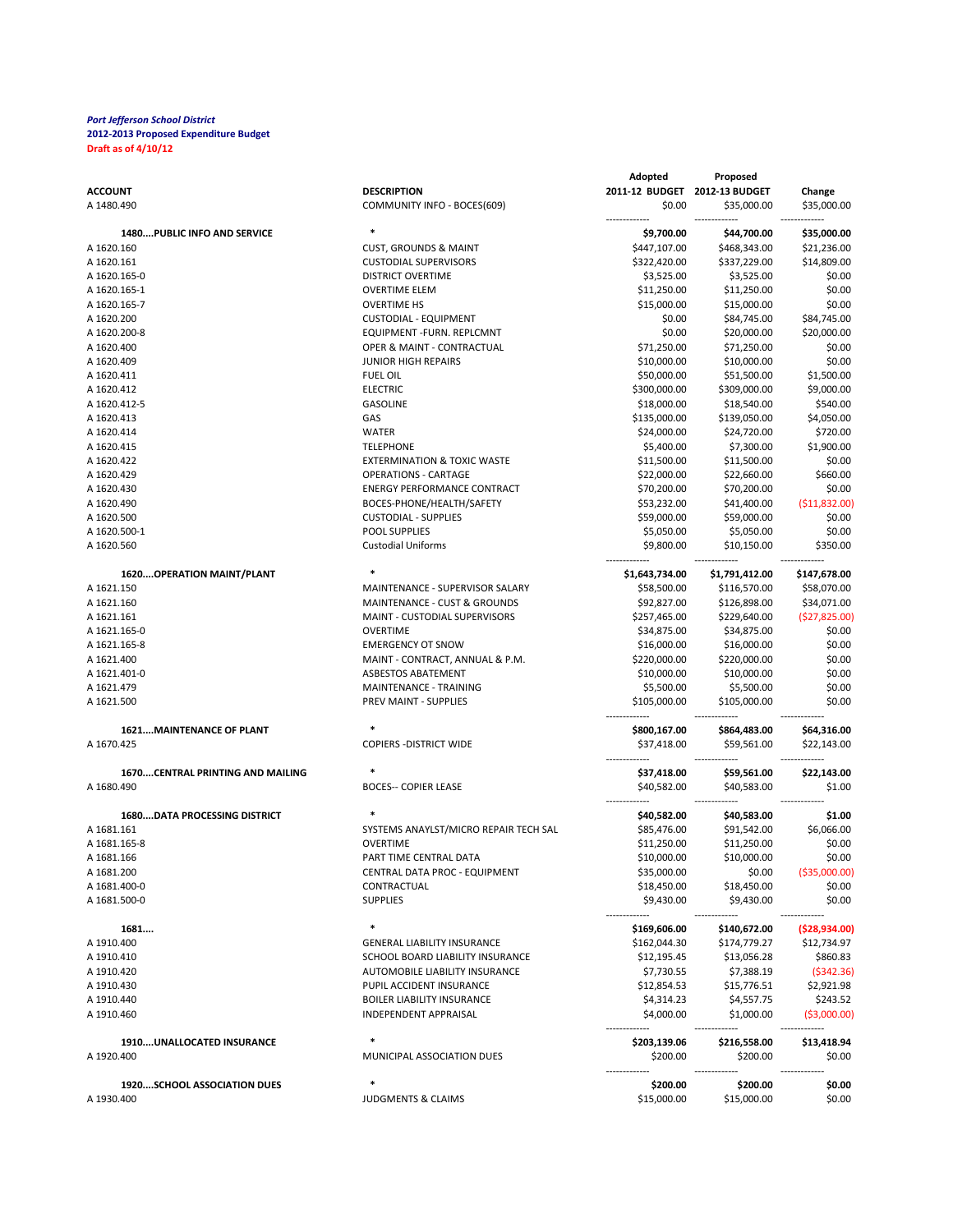| <b>ACCOUNT</b>                     | <b>DESCRIPTION</b>                                                    | Adopted<br>2011-12 BUDGET 2012-13 BUDGET | Proposed                  | Change                        |
|------------------------------------|-----------------------------------------------------------------------|------------------------------------------|---------------------------|-------------------------------|
| 1930JUDGMENTS & CLAIMS             | $\ast$                                                                | \$15,000.00                              | \$15,000.00               | \$0.00                        |
| A 1950.400                         | SEWER DISTRICT SERVICES & LEVIES                                      | \$7,500.00                               | \$7,500.00                | \$0.00                        |
| 1950ASSESSMENTS ON SCHOOL PROPERTY | $\ast$                                                                | \$7,500.00                               | \$7,500.00                | \$0.00                        |
| A 1980.4                           | PAYMENT OF MTA PAYROLL TAX                                            | \$64,600.00                              | \$0.00                    | ( \$64,600.00)                |
| 1980                               | $\ast$                                                                |                                          |                           |                               |
| A 1981.490                         | BOCES - ADMIN. EXPENSE                                                | \$64,600.00<br>\$140,534.23              | \$0.00<br>\$144,047.58    | ( \$64, 600.00]<br>\$3,513.35 |
|                                    |                                                                       |                                          |                           |                               |
| 1981ADMIN CHARGE-BOCES             | $\ast$                                                                | \$140,534.23                             | \$144,047.58              | \$3,513.35                    |
| A 2010.140                         | TEACHER-SUBSTITUTES FOR CONFERENCES                                   | \$20,000.00                              | \$20,000.00               | \$0.00                        |
| A 2010.150                         | <b>CURRICULUM DEVEL-INSTR SALARIES</b>                                | \$186,786.00                             | \$24,000.00               | ( \$162, 786.00]              |
| A 2010.164                         | <b>CURRICULUM-NON INSTR</b>                                           | \$49,365.00                              | \$52,417.00               | \$3,052.00                    |
| A 2010.165                         | <b>OVERTIME</b>                                                       | \$2,250.00                               | \$2,250.00                | \$0.00                        |
| A 2010.170                         | <b>CURRICULUM-CONFERENCE SAL</b>                                      | \$15,000.00                              | \$15,000.00               | \$0.00                        |
| A 2010.171                         | <b>MENTORING</b>                                                      | \$7,500.00                               | \$7,500.00                | \$0.00                        |
| A 2010.400                         | OTHER EXPENSE - DISTRICT                                              | \$4,500.00                               | \$4,500.00                | \$0.00                        |
| A 2010.401                         | CURR.DVLPMNT-CONFERENCE DAY REIM.<br>SUPERINTENDENT'S DAY CONFERENCES | \$5,500.00                               | \$5,500.00                | \$0.00<br>( \$5,000.00]       |
| A 2010.420<br>A 2010.425-3         | <b>PHOTOCOPIER</b>                                                    | \$10,000.00<br>\$0.00                    | \$5,000.00<br>\$40,000.00 | \$40,000.00                   |
| A 2010.430                         | STAFF DEVELOPMENT                                                     | \$40,000.00                              | \$0.00                    | (\$40,000.00)                 |
| A 2010.440                         | <b>CURRICULUM DVLPMNT</b>                                             | \$36,000.00                              | \$500.00                  | ( \$35,500.00)                |
| A 2010.490                         | <b>BOCES</b>                                                          | \$68,255.53                              | \$102,961.93              | \$34,706.40                   |
| A 2010.500                         | <b>SUPPLIES - DISTRICT</b>                                            | \$2,250.00                               | \$2,250.00                | \$0.00                        |
|                                    |                                                                       |                                          |                           |                               |
| 2010CURR. DEV./SUPERVISION         | $\ast$                                                                | \$447,406.53                             | \$281,878.93              | ( \$165, 527.60]              |
| A 2020.150                         | SUPERVISION - INSTRUCTIONAL SALARIES                                  | \$486,732.00                             | \$849,180.00              | \$362,448.00                  |
| A 2020.162-0                       | <b>SUBSTITUTES</b>                                                    | \$6,500.00                               | \$6,500.00                | \$0.00                        |
| A 2020.164                         | SUPERVISION - NON INSTRUCT SAL                                        | \$368,469.00                             | \$388,069.00              | \$19,600.00                   |
| A 2020.165-8                       | <b>OVERTIME</b>                                                       | \$14,250.00                              | \$14,250.00               | \$0.00                        |
| A 2020.400-1                       | SUPERVISION - OTHER EXPENSE - ELEM.                                   | \$17,965.00                              | \$9,878.00                | ( \$8,087.00)                 |
| A 2020.400-4                       | SUPERVISION - OTHER EXPENSE - M.S.                                    | \$1,530.00                               | \$1,530.00                | \$0.00                        |
| A 2020.400-7                       | SUPERVISION - OTHER EXPENSES - H.S.                                   | \$4,785.00                               | \$4,785.00                | \$0.00                        |
| A 2020.500-1                       | SUPERVISION - SUPPLIES - ELEM.                                        | \$3,009.04                               | \$2,555.22                | (5453.82)                     |
| A 2020.500-4                       | SUPERVISION - SUPPLIES - M.S.                                         | \$3,536.00                               | \$3,620.00                | \$84.00                       |
| A 2020.500-7                       | SUPERVISION - SUPPLIES - H.S.                                         | \$4,500.00                               | \$4,500.00                | \$0.00                        |
| 2020SUPER. REG. SCHOOL             | $\ast$                                                                | \$911,276.04                             | \$1,284,867.22            | \$373,591.18                  |
| A 2110.100                         | PRE K - SALARIES - INSTRUCTIONAL                                      | \$47,160.00                              | \$55,215.00               | \$8,055.00                    |
| A 2110.110                         | KINDERGARTEN - SALARIES - INSTRUCTIONAL                               | \$497,649.00                             | \$467,421.00              | ( \$30, 228.00)               |
| A 2110.120                         | <b>GRADE 1/6 - SALARIES - INSTRUCTIONAL</b>                           | \$4,020,822.33                           | \$3,470,834.00            | ( \$549, 988.33)              |
| A 2110.130                         | GRADE 7/12 - SALARIES - INSTRUCTIONAL                                 | \$4,534,224.60                           | \$4,590,232.17            | \$56,007.57                   |
| A 2110.136                         | AIS- SCHOOL YEAR                                                      | \$12,500.00                              | \$12,500.00               | \$0.00                        |
| A 2110.140                         | SUBSTITUTE TEACHERS - SALARIES                                        | \$205,000.00                             | \$215,000.00              | \$10,000.00                   |
| A 2110.152                         | HOME TUTOR-SUPV. DETENTION-SALARI                                     | \$35,000.00                              | \$35,000.00               | \$0.00                        |
| A 2110.156                         | VAC/SICK PAY                                                          | \$138,777.00                             | \$138,777.00              | \$0.00                        |
| A 2110.156-0                       | LANE & MID YR CHANGE                                                  | \$78,000.00                              | \$79,950.00               | \$1,950.00                    |
| A 2110.162-0                       | <b>SUBSTITUTES</b>                                                    | \$38,000.00                              | \$38,000.00               | \$0.00                        |
| A 2110.163                         | REG SCH - TEACHER AIDE SAL                                            | \$223,141.00                             | \$235,473.00              | \$12,332.00                   |
| A 2110.165                         | PARA OVERTIME INSTRUCTIONAL                                           | \$31,500.00                              | \$31,500.00               | \$0.00                        |
| A 2110.200-1                       | <b>GENERAL - EQUIPMENT - ELEM</b>                                     | \$0.00                                   | \$7,000.00                | \$7,000.00                    |
| A 2110.200-4                       | GENERAL - EQUIPMENT - M.S.                                            | \$0.00                                   | \$3,500.00                | \$3,500.00                    |
| A 2110.200-4-6000                  | MATH - EQUIPMENT - MS                                                 | \$1,198.00                               | \$0.00                    | ( \$1,198.00)                 |
| A 2110.200-7<br>A 2110.200-7-1200  | GENERAL - EQUIPMENT - H.S.<br>PHYS ED/HEALTH - EQUIPMENT - HS         | \$0.00<br>\$0.00                         | \$3,500.00<br>\$584.65    | \$3,500.00<br>\$584.65        |
| A 2110.200-7-1300                  | MUSIC - EQUIPMENT - HS                                                | \$0.00                                   | \$1,255.00                | \$1,255.00                    |
| A 2110.200-7-1600                  | INDUSTRIAL ARTS - EQUIPMENT - HS                                      | \$0.00                                   | \$4,988.50                | \$4,988.50                    |
| A 2110.200-7-6000                  | MATH - EQUIPMENT - HS                                                 | \$0.00                                   | \$2,176.00                | \$2,176.00                    |
| A 2110.400-1-0000                  | CONTRACTUAL - GEN. - ELEM                                             | \$1,456.00                               | \$0.00                    | ( \$1,456.00)                 |
| A 2110.400-1-0100                  | KINDERGARTEN - CONTRACTUAL - ELEM                                     | \$359.00                                 | \$439.12                  | \$80.12                       |
| A 2110.400-1-1000                  | 1ST GRADE - CONTRACTUAL - ELEM                                        | \$287.00                                 | \$444.16                  | \$157.16                      |
| A 2110.400-1-1300                  | MUSIC - CONTRACTUAL - ELEM                                            | \$4,487.00                               | \$10,310.00               | \$5,823.00                    |
| A 2110.400-1-2000                  | 2ND GRADE - CONTRACTUAL - ELEM                                        | \$399.00                                 | \$493.68                  | \$94.68                       |
|                                    |                                                                       |                                          |                           |                               |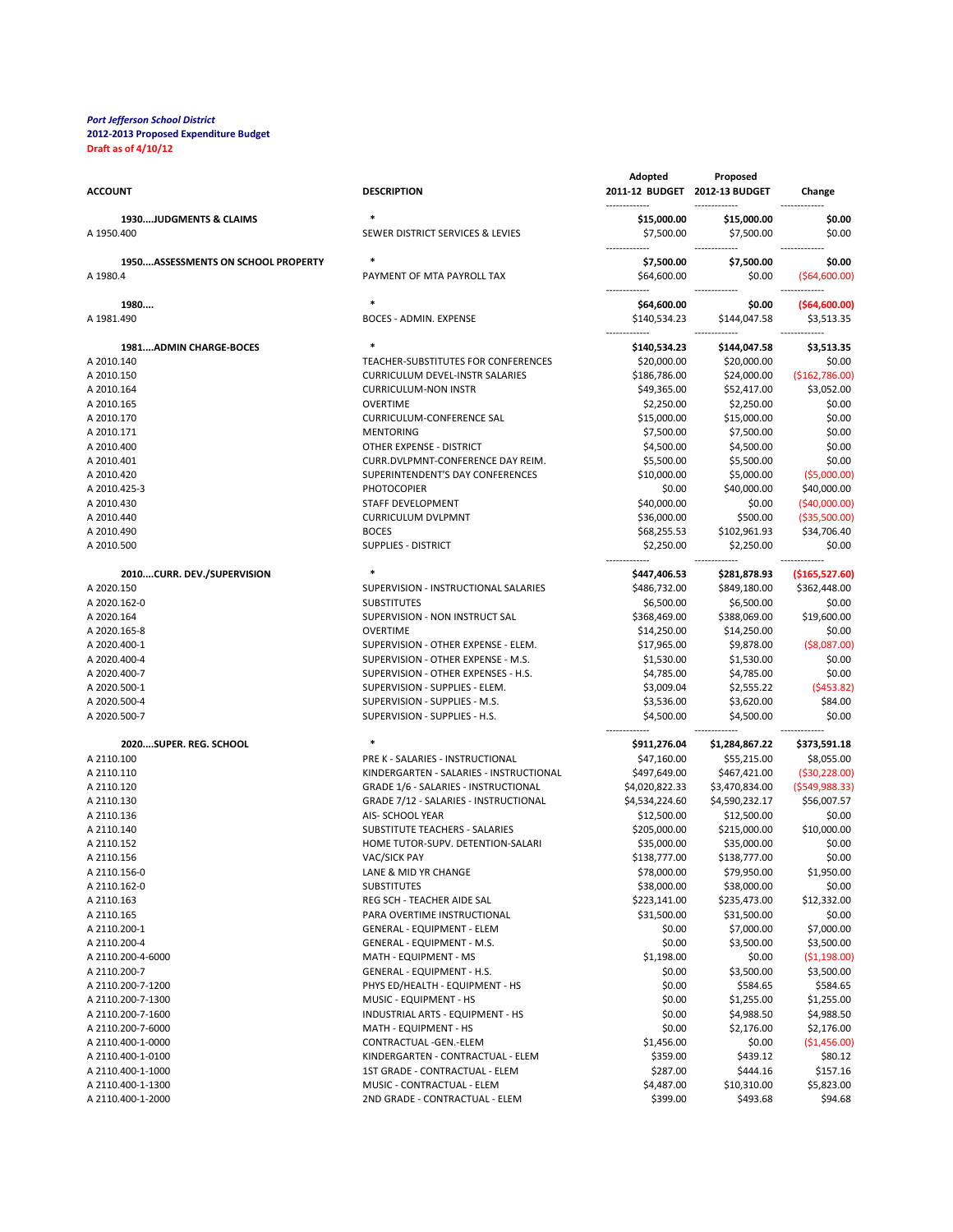| ACCOUNT           |
|-------------------|
| A 2110.400-1-3000 |
| A 2110.400-1-4000 |
| A 2110.400-1-5000 |
| A 2110.400-4-0000 |
| A 2110.400-4-1100 |
| A 2110.400-4-1300 |
| A 2110.400-4-6000 |
| A 2110.400-4-7000 |
| A 2110.400-4-8000 |
| A 2110.400-4-9000 |
| A 2110.400-7-0000 |
| A 2110.400-7-1100 |
| A 2110.400-7-1200 |
| A 2110.400-7-1300 |
| A 2110.400-7-1600 |
| A 2110.400-7-6000 |
|                   |
| A 2110.400-7-7000 |
| A 2110.400-7-8000 |
| A 2110.400-7-9000 |
| A 2110.450        |
| A 2110.457-1      |
| A 2110.457-4      |
| A 2110.457-7      |
| A 2110.470        |
| A 2110.480-1-0000 |
| A 2110.480-1-0010 |
| A 2110.480-1-0100 |
| A 2110.480-1-1000 |
| A 2110.480-1-1200 |
| A 2110.480-1-1300 |
| A 2110.480-1-2000 |
| A 2110.480-1-3000 |
| A 2110.480-1-4000 |
| A 2110.480-1-5000 |
| A 2110.480-4-0000 |
| A 2110.480-4-1100 |
| A 2110.480-4-1300 |
| A 2110.480-4-6000 |
| A 2110.480-4-7000 |
| A 2110.480-4-8000 |
| A 2110.480-4-9000 |
| A 2110.480-7-0000 |
| A 2110.480-7-1100 |
| A 2110.480-7-1300 |
| A 2110.480-7-6000 |
| A 2110.480-7-7000 |
| A 2110.480-7-8000 |
| A 2110.480-7-9000 |
| 2110 490-0<br>А   |
| A 2110.500-1-0000 |
| A 2110.500-1-0010 |
| A 2110.500-1-0100 |
| A 2110.500-1-1000 |
| A 2110.500-1-1200 |
| A 2110.500-1-1300 |
| A 2110.500-1-2000 |
|                   |
| A 2110.500-1-3000 |
| A 2110.500-1-4000 |
| A 2110.500-1-5000 |
| A 2110.500-4-0000 |
| A 2110.500-4-1100 |
| A 2110.500-4-1200 |
| A 2110.500-4-1300 |
| A 2110.500-4-1600 |

|                   |                                      | Adopted                       | Proposed    |               |
|-------------------|--------------------------------------|-------------------------------|-------------|---------------|
| ACCOUNT           | <b>DESCRIPTION</b>                   | 2011-12 BUDGET 2012-13 BUDGET |             | Change        |
| A 2110.400-1-3000 | 3RD GRADE - CONTRACTUAL - ELEM       | \$343.00                      | \$331.50    | ( \$11.50)    |
| A 2110.400-1-4000 | 4TH GRADE - CONTRACTUAL - ELEM       | \$988.00                      | \$1,360.04  | \$372.04      |
| A 2110.400-1-5000 | 5TH GRADE - CONTRACTUAL - ELEM       | \$1,273.00                    | \$1,685.67  | \$412.67      |
| A 2110.400-4-0000 | GENERAL - CONTRACTUAL - MS           | \$5,766.00                    | \$4,580.00  | ( \$1,186.00) |
| A 2110.400-4-1100 | FOREIGN LANGUAGE - CONTRACTUAL - MS  | \$598.00                      | \$968.00    | \$370.00      |
| A 2110.400-4-1300 | MUSIC - CONTRACTUAL - MS             | \$4,448.00                    | \$9,650.00  | \$5,202.00    |
| A 2110.400-4-6000 | MATH - CONTRACTUAL - MS              | \$876.00                      | \$1,100.00  | \$224.00      |
| A 2110.400-4-7000 | ENGLISH - CONTRACTUAL - MS           | \$0.00                        | \$804.39    | \$804.39      |
| A 2110.400-4-8000 | SOCIAL STUDIES - CONTRACTUAL - MS    | \$363.00                      | \$554.00    | \$191.00      |
| A 2110.400-4-9000 | <b>SCIENCE - CONTRACTUAL - MS</b>    | \$577.00                      | \$100.00    | (5477.00)     |
| A 2110.400-7-0000 | <b>GENERAL - OTHER EXPENSE - HS</b>  | \$1,432.94                    | \$1,674.00  | \$241.06      |
| A 2110.400-7-1100 | FOREIGN LANGUAGE - CONTRACTUAL - HS  | \$1,716.21                    | \$1,971.00  | \$254.79      |
| A 2110.400-7-1200 | PHYS ED/HEATLH - CONTRACTUAL - HS    | \$0.00                        | \$184.25    | \$184.25      |
| A 2110.400-7-1300 | MUSIC - CONTRACTUAL - HS             | \$0.00                        |             | \$13,355.00   |
|                   |                                      |                               | \$13,355.00 |               |
| A 2110.400-7-1600 | INDUSTRIAL ARTS - CONTRACTUAL - HS   | \$1,702.00                    | \$2,000.00  | \$298.00      |
| A 2110.400-7-6000 | MATH - CONTRACTUAL - HS              | \$515.60                      | \$606.00    | \$90.40       |
| A 2110.400-7-7000 | ENGLISH - CONTRACTUAL - HS           | \$1,667.71                    | \$1,550.00  | (5117.71)     |
| A 2110.400-7-8000 | SOCIAL STUDIES - CONTRACTUAL - HS    | \$483.00                      | \$206.80    | ( \$276.20)   |
| A 2110.400-7-9000 | SCIENCE - CONTRACTUAL - HS           | \$5,938.00                    | \$7,110.00  | \$1,172.00    |
| A 2110.450        | <b>TESTING</b>                       | \$0.00                        | \$70,000.00 | \$70,000.00   |
| A 2110.457-1      | POSTAGE - ELEMENTARY                 | \$3,760.57                    | \$3,700.00  | (560.57)      |
| A 2110.457-4      | POSTAGE M.S.                         | \$6,050.00                    | \$5,625.00  | ( \$425.00]   |
| A 2110.457-7      | POSTAGE - HS                         | \$9,799.16                    | \$9,799.00  | (50.16)       |
| A 2110.470        | TUTORS/TUITION TO OTHER SCHOOLS      | \$12,000.00                   | \$12,000.00 | \$0.00        |
| A 2110.480-1-0000 | TEXTBOOKS-GENERAL-ELEM               | \$4,697.97                    | \$2,850.54  | (51, 847.43)  |
| A 2110.480-1-0010 | <b>TEXTBOOKS - PRE K</b>             | \$443.05                      | \$618.75    | \$175.70      |
| A 2110.480-1-0100 | KINDERGARTEN - TEXTBOOKS - ELEM      | \$2,281.81                    | \$3,565.52  | \$1,283.71    |
| A 2110.480-1-1000 | 1ST GRADE - TEXTBOOKS - ELEM         | \$4,002.67                    | \$6,038.13  | \$2,035.46    |
| A 2110.480-1-1200 | PHYS ED/HEALTH - TEXTBOOKS - ELEM    | \$1,551.40                    | \$0.00      | ( \$1,551.40) |
| A 2110.480-1-1300 | MUSIC - TEXTBOOKS - ELEM             | \$51.39                       | \$115.50    | \$64.11       |
| A 2110.480-1-2000 | 2ND GRADE - TEXTBOOKS - ELEM         | \$4,204.30                    | \$6,942.32  | \$2,738.02    |
| A 2110.480-1-3000 | 3RD GRADE - TEXTBOOKS - ELEM         | \$7,545.52                    | \$5,792.73  | (51,752.79)   |
| A 2110.480-1-4000 | 4TH GRADE - TEXTBOOKS - ELEM         | \$4,050.53                    | \$8,933.69  | \$4,883.16    |
| A 2110.480-1-5000 | 5TH GRADE - TEXTBOOKS - ELEM         | \$5,305.85                    | \$6,276.74  | \$970.89      |
| A 2110.480-4-0000 | <b>TEXTBOOKS - MS</b>                | \$1,279.91                    | \$2,370.06  | \$1,090.15    |
| A 2110.480-4-1100 | FOREIGN LANGUAGE - TEXTBOOKS - MS    | \$2,336.10                    | \$1,720.72  | (5615.38)     |
| A 2110.480-4-1300 | MUSIC - TEXTBOOKS - MS               | \$562.64                      | \$152.11    | (5410.53)     |
| A 2110.480-4-6000 | MATH - TEXTBOOKS - MS                | \$283.32                      | \$0.00      | (5283.32)     |
| A 2110.480-4-7000 | <b>ENGLISH - TEXTBOOKS - MS</b>      | \$10,789.66                   | \$9,775.35  | ( \$1,014.31) |
| A 2110.480-4-8000 | SOCIAL STUDIES - TEXTBOOKS - MS      |                               |             |               |
|                   |                                      | \$0.00                        | \$2,429.19  | \$2,429.19    |
| A 2110.480-4-9000 | <b>SCIENCE - TEXTBOOKS - MS</b>      | \$2,574.26                    | \$1,619.80  | ( \$954.46)   |
| A 2110.480-7-0000 | <b>GENERAL - TEXTBOOKS - HS</b>      | \$0.00                        | \$600.00    | \$600.00      |
| A 2110.480-7-1100 | FOREIGN LANGUAGE - TEXTBOOKS - HS    | \$6,183.84                    | \$9,530.76  | \$3,346.92    |
| A 2110.480-7-1300 | MUSIC - TEXTBOOKS - HS               | \$1,502.89                    | \$791.58    | (5711.31)     |
| A 2110.480-7-6000 | MATH - TEXTBOOKS - HS                | \$0.00                        | \$5,470.25  | \$5,470.25    |
| A 2110.480-7-7000 | <b>ENGLISH - TEXTBOOKS - HS</b>      | \$3,509.80                    | \$8,184.00  | \$4,674.20    |
| A 2110.480-7-8000 | SOCIAL STUDIES - TEXTBOOKS - HS      | \$4,609.71                    | \$6,722.97  | \$2,113.26    |
| A 2110.480-7-9000 | <b>SCIENCE - TEXTBOOKS - HS</b>      | \$6,329.35                    | \$0.00      | (56,329.35)   |
| A 2110.490-0      | <b>BOCES</b>                         | \$46,079.90                   | \$49,831.90 | \$3,752.00    |
| A 2110.500-1-0000 | INSTRUCTIONAL SUPPLIES ELEM. GENERAL | \$25,331.00                   | \$26,834.80 | \$1,503.80    |
| A 2110.500-1-0010 | PRE K SUPPLIES                       | \$439.00                      | \$627.24    | \$188.24      |
| A 2110.500-1-0100 | KINDERGARTEN - SUPPLIES - ELEM       | \$945.00                      | \$1,017.11  | \$72.11       |
| A 2110.500-1-1000 | 1ST GRADE - SUPPLIES - ELEM          | \$1,193.00                    | \$1,145.21  | (547.79)      |
| A 2110.500-1-1200 | PHYS ED/HEALTH - SUPPLIES - ELEM     | \$2,250.00                    | \$3,029.82  | \$779.82      |
| A 2110.500-1-1300 | MUSIC - SUPPLIES - ELEM              | \$1,017.00                    | \$685.89    | ( \$331.11)   |
| A 2110.500-1-2000 | 2ND GRADE - SUPPLIES - ELEM          | \$707.00                      | \$923.79    | \$216.79      |
| A 2110.500-1-3000 | 3RD GRADE - SUPPLIES - ELEM          | \$613.00                      | \$558.43    | ( \$54.57)    |
| A 2110.500-1-4000 | 4TH GRADE - SUPPLIES - ELEM          | \$860.00                      | \$584.98    | (5275.02)     |
| A 2110.500-1-5000 | 5TH GRADE - SUPPLIES - ELEM          | \$1,001.00                    | \$907.05    | ( \$93.95)    |
| A 2110.500-4-0000 | <b>GENERAL - SUPPLIES - MS</b>       | \$12,856.00                   | \$15,425.63 | \$2,569.63    |
| A 2110.500-4-1100 | FOREGIN LANGUAGE -SUPPLIES - MS      | \$177.00                      | \$241.52    | \$64.52       |
| A 2110.500-4-1200 | PHYS ED/HEALTH - SUPPLIES - MS       | \$656.00                      | \$500.00    | (\$156.00)    |
| A 2110.500-4-1300 | MUSIC - SUPPLIES - MS                | \$1,485.00                    | \$313.17    | (51, 171.83)  |
| A 2110.500-4-1600 | INDUSTRIAL ARTS - SUPPLIES - MS      | \$2,790.00                    | \$4,161.85  | \$1,371.85    |
|                   |                                      |                               |             |               |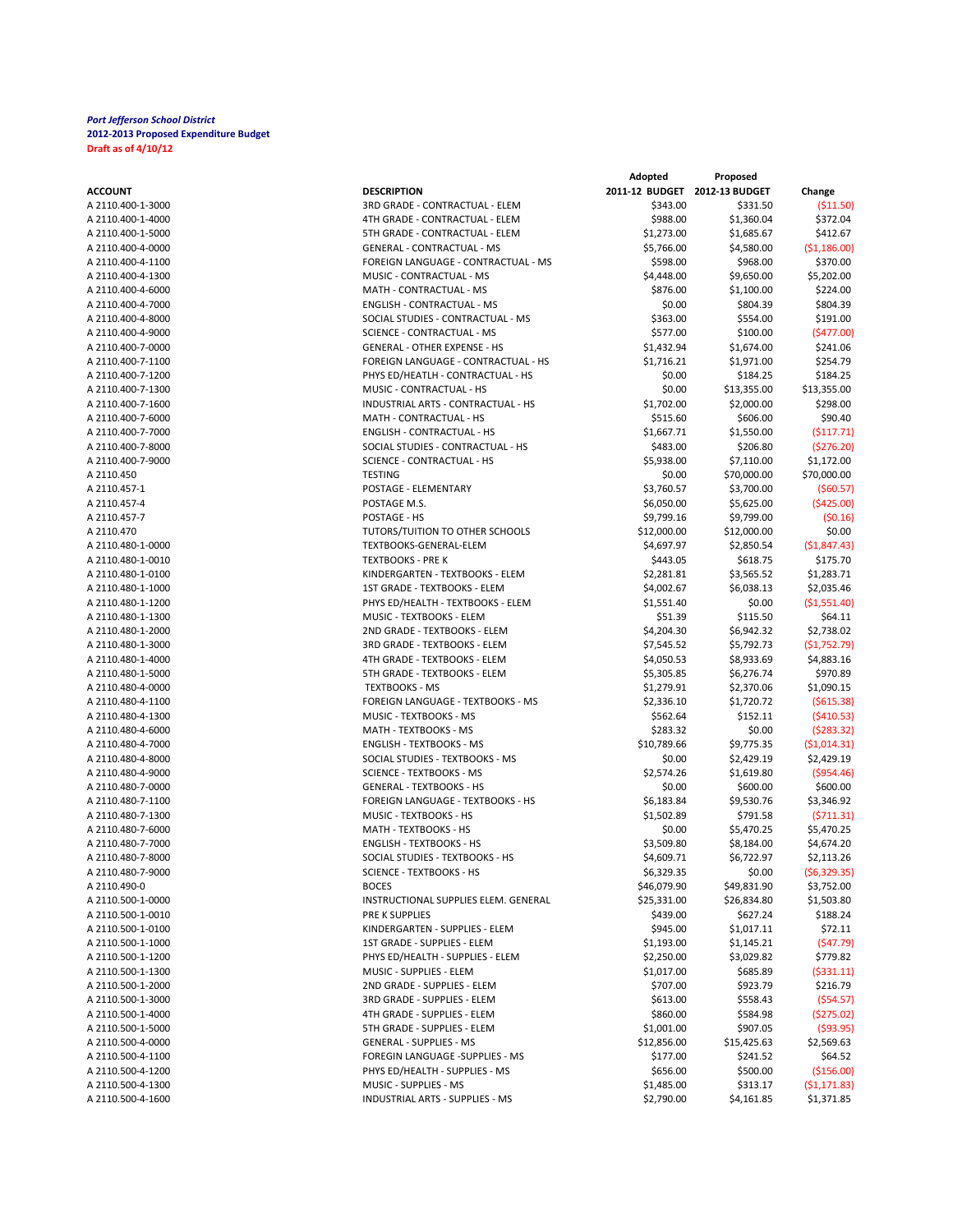|                              |                                                    | Adopted                       | Proposed                    |                      |
|------------------------------|----------------------------------------------------|-------------------------------|-----------------------------|----------------------|
| <b>ACCOUNT</b>               | <b>DESCRIPTION</b>                                 | 2011-12 BUDGET 2012-13 BUDGET |                             | Change               |
| A 2110.500-4-6000            | MATH - SUPPLIES - MS                               | \$712.92                      | \$369.85                    | ( \$343.07)          |
| A 2110.500-4-7000            | <b>ENGLISH - SUPPLIES - MS</b>                     | \$3,753.72                    | \$1,378.97                  | (52, 374.75)         |
| A 2110.500-4-8000            | SOCIAL STUDIES - SUPPLIES - MS                     | \$871.97                      | \$491.92                    | ( \$380.05)          |
| A 2110.500-4-9000            | <b>SCIENCE - SUPPLIES - MS</b>                     | \$2,320.99                    | \$2,313.29                  | (57.70)              |
| A 2110.500-7-0000            | <b>GENERAL - SUPPLIES - HS</b>                     | \$21,467.32                   | \$26,742.08                 | \$5,274.76           |
| A 2110.500-7-1100            | FOREIGN LANGUAGE - SUPPLIES - HS                   | \$9,312.63                    | \$3,206.29                  | (56, 106.34)         |
| A 2110.500-7-1200            | PHYS ED/HEALTH - SUPPLIES - HS                     | \$2,098.85                    | \$0.00                      | (52,098.85)          |
| A 2110.500-7-1300            | MUSIC - SUPPLIES - HS                              | \$2,416.91                    | \$1,200.00                  | (51, 216.91)         |
| A 2110.500-7-1600            | INDUSTRIAL ARTS - SUPPLIES - HS                    | \$10,938.87                   | \$10,903.42                 | ( \$35.45)           |
| A 2110.500-7-6000            | MATH - SUPPLIES - HS                               | \$1,189.32                    | \$1,331.84                  | \$142.52             |
| A 2110.500-7-7000            | <b>ENGLISH - SUPPLIES - HS</b>                     | \$5,129.66                    | \$6,557.67                  | \$1,428.01           |
| A 2110.500-7-8000            | SOCIAL STUDIES - SUPPLIES - HS                     | \$1,623.45                    | \$1,778.54                  | \$155.09             |
| A 2110.500-7-9000            | <b>SCIENCE - SUPPLIES - HS</b>                     | \$10,786.73                   | \$7,699.56                  | ( \$3,087.17)        |
| 2110REGULAR SCHOOL           | $\ast$                                             | \$10,175,376.33               | \$9,802,684.46              | ( \$372, 691.87)     |
| A 2190.150-1                 | G&T - INSTRUCTIONAL SALARIES 1-6                   | \$15,420.00                   | \$15,959.00                 | \$539.00             |
| A 2190.400-1                 | G&T - OTHER EXPENSE - ELEM.                        | \$925.00                      | \$1,030.46                  | \$105.46             |
| A 2190.400-4                 | G&T - OTHER EXPENSE - JR. HIGH                     | \$2,000.00                    | \$2,645.00                  | \$645.00             |
| A 2190.400-7                 | G&T - OTHER EXPENSE - H.S.                         | \$5,035.00                    | \$5,035.00                  | \$0.00               |
| A 2190.492-0                 | <b>BOCES</b>                                       | \$17,707.00                   | \$18,149.68                 | \$442.68             |
| A 2190.500-1                 | G&T - SUPPLIES - ELEM                              | \$526.56                      | \$286.12                    | ( \$240.44)          |
| A 2190.500-4                 | G&T - SUPPLIES - JR. HIGH                          | \$1,500.00                    | \$855.00                    | ( \$645.00)          |
| A 2190.500-7                 | G&T - SUPPLIES - H.S.                              | \$100.00                      | \$100.00                    | \$0.00               |
| 2190GIFTED & TALENTED        | $\ast$                                             | \$43,213.56                   | \$44,060.26                 | \$846.70             |
| A 2250.120                   | SPEC. ED. - INSTRUCTIONAL SALARIES 1-6             | \$724,775.20                  | \$761,687.40                | \$36,912.20          |
| A 2250.130                   | SPEC. ED. - INSTRUCTIONAL SALARIES 7-12            | \$833,346.00                  | \$702,400.00                | ( \$130, 946.00)     |
| A 2250.150                   | SPEC. ED. - INSTRUCTIONAL SALARIES                 | \$167,500.00                  | \$170,938.00                | \$3,438.00           |
| A 2250.151-0                 | SALARY - SUMMER TESTING                            | \$8,000.00                    | \$8,000.00                  | \$0.00               |
| A 2250.163                   | SPEC ED - NON INSTRUCT SAL                         | \$702,246.00                  | \$777,043.00                | \$74,797.00          |
| A 2250.164                   | SPEC ED - NON INSTRUCT SAL                         | \$41,407.00                   | \$40,145.00                 | ( \$1,262.00)        |
| A 2250.165                   | PARA OVERTIME SPECIAL EDUCATION                    | \$36,900.00                   | \$36,900.00                 | \$0.00               |
| A 2250.200                   | SPEC. ED. - EQUIPMENT                              | \$2,000.00                    | \$1,000.00                  | (\$1,000.00]         |
| A 2250.200-1                 | SPEC. ED. - EQUIPMENT - ELEM.                      | \$1,200.00                    | \$2,500.00                  | \$1,300.00           |
| A 2250.200-4                 | SPEC. ED. - EQUIPMENT - M.S.                       | \$1,200.00                    | \$2,500.00                  | \$1,300.00           |
| A 2250.200-7                 | SPEC. ED. - EQUIPMENT - H.S.                       | \$2,500.00                    | \$2,000.00                  | (5500.00)            |
| A 2250.400                   | SPEC. ED. - CONTRACTUAL                            | \$77,000.00                   | \$78,400.00                 | \$1,400.00           |
| A 2250.410                   | 504 COMPLIANCE                                     | \$1,000.00                    | \$250.00                    | ( \$750.00]          |
| A 2250.446-0                 | EDUCATIONAL CONSULTANTS/REHAB SERVICES             | \$67,700.00                   | \$396,800.00                | \$329,100.00         |
| A 2250.446-8                 | <b>CONTRACTUAL SERVICES NON-PUBLIC S</b>           | \$100,000.00                  | \$50,000.00                 | ( \$50,000.00]       |
| A 2250.449                   | <b>COMMITTEE ON SPECIAL EDUCATION</b>              | \$1,300.00                    | \$0.00                      | ( \$1,300.00]        |
| A 2250.449-0                 | PROFESSIONAL CONSULTANTS - CSE                     | \$251,000.00                  | \$0.00                      | ( \$251,000.00]      |
| A 2250.470                   | SPEC.ED. TUTORS/TUITION TO OTHER SCHOOLS           | \$787,000.00                  | \$938,900.00                | \$151,900.00         |
| A 2250.475                   | SPECIAL ED - POSTAGE                               | \$3,700.00                    | \$3,700.00                  | \$0.00               |
| A 2250.480-1                 | SPEC. ED. - TEXTBOOKS - ELEM.                      | \$500.00                      | \$500.00                    | \$0.00               |
| A 2250.480-4                 | SPEC. ED. - TEXTBOOKS - JR. HIGH                   | \$500.00                      | \$500.00                    | \$0.00               |
| A 2250.480-7                 | SPEC. ED. - TEXTBOOKS - H.S.                       | \$1,000.00                    | \$1,000.00                  | \$0.00               |
| A 2250.490-0                 | <b>BOCES</b>                                       | \$620,000.00                  | \$542,000.00                | ( \$78,000.00]       |
| A 2250.500                   | SPEC. ED. - SUPPLIES                               | \$3,000.00                    | \$1,500.00                  | (\$1,500.00)         |
| A 2250.500-1                 | SPEC. ED. - SUPPLIES - ELEM.                       | \$2,000.00                    | \$1,000.00                  | ( \$1,000.00]        |
| A 2250.500-4                 | SPEC. ED. - SUPPLIES - M.S.                        | \$1,000.00                    | \$2,500.00                  | \$1,500.00           |
| A 2250.500-7                 | SPEC. ED. - SUPPLIES - H.S.                        | \$2,500.00                    | \$1,000.81                  | ( \$1,499.19)        |
| 2250HANDICAPPED PROGRAM      | $\ast$                                             | \$4,440,274.20                | \$4,523,164.21              | \$82,890.01          |
| A 2280.492                   | OCC. ED. - BOCES                                   | \$189,036.00                  | \$193,761.90                | \$4,725.90           |
|                              |                                                    |                               |                             |                      |
| 2280OCCUP. ED.<br>A 2332.120 | $\ast$<br>K-5 SUMMER SCHOOL INSTRUCTIONAL SALARIES | \$189,036.00<br>\$12,000.00   | \$193,761.90<br>\$12,000.00 | \$4,725.90<br>\$0.00 |
|                              |                                                    |                               |                             |                      |
| 2332                         | $\ast$                                             | \$12,000.00                   | \$12,000.00                 | \$0.00               |
| A 2610.150                   | LIBRARY INSTRUCTIONAL                              | \$219,053.00                  | \$188,986.40                | ( \$30,066.60)       |
| A 2610.163                   | LIBRARY - NON INSTRUCT SAL                         | \$54,912.00                   | \$32,212.00                 | ( \$22,700.00]       |
| A 2610.400-1                 | LIBRARY - CONTRACTUAL - ELEM                       | \$400.00                      | \$400.00                    | \$0.00               |
| A 2610.400-7                 | LIBRARY - CONTRACTUAL - H.S.                       | \$430.00                      | \$430.00                    | \$0.00               |
|                              |                                                    |                               |                             |                      |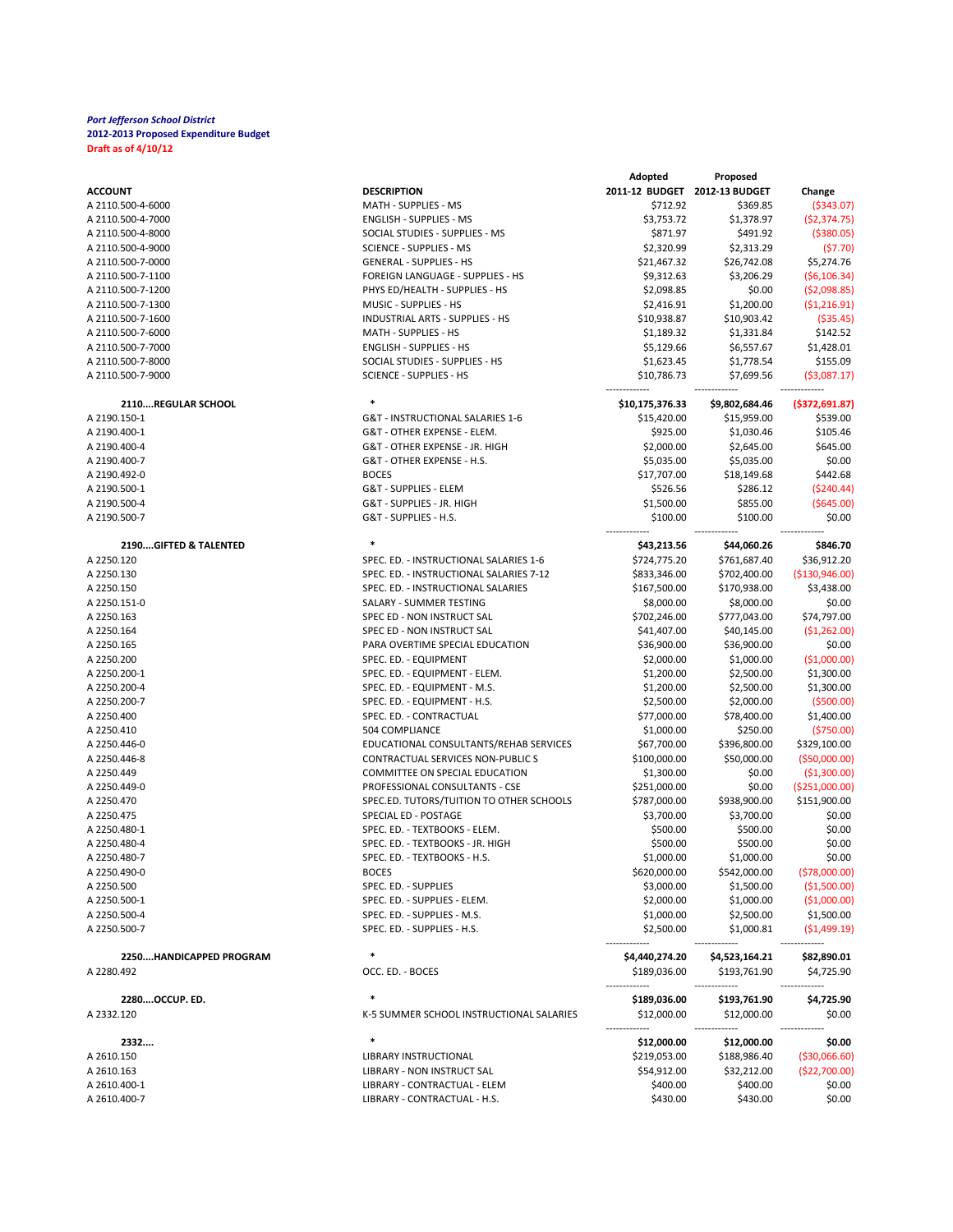|                                 |                                          | Adopted                       | Proposed     |                 |
|---------------------------------|------------------------------------------|-------------------------------|--------------|-----------------|
| <b>ACCOUNT</b>                  | <b>DESCRIPTION</b>                       | 2011-12 BUDGET 2012-13 BUDGET |              | Change          |
| A 2610.490                      | SCHOOL LIBRARY & AUDIOVISUAL             | \$23,565.24                   | \$24,967.68  | \$1,402.44      |
| A 2610.500-1                    | LIBRARY - SUPPLIES - ELEM                | \$11,390.00                   | \$11,390.00  | \$0.00          |
| A 2610.500-7                    | LIBRARY - SUPPLIES - H.S.                | \$17,350.00                   | \$17,350.00  | \$0.00          |
|                                 |                                          |                               |              |                 |
| 2610LIBRARY                     | $\ast$                                   | \$327,100.24                  | \$275,736.08 | ( \$51,364.16)  |
| A 2630.150                      | COMP ASSIST INSTR - INSTRUC SALARIES     | \$88,102.00                   | \$45,541.00  | (\$42,561.00)   |
| A 2630.161                      | <b>COMPUTER ASSIST INSTR-NON</b>         | \$101,734.00                  | \$106,996.00 | \$5,262.00      |
| A 2630.163                      | COMPUTER ASS'T INSTR - NON INSTRU SAL    | \$15,506.00                   | \$15,649.00  | \$143.00        |
| A 2630.164                      | COMPUTER ASSIST-SUPPORT SALARIES         | \$38,320.00                   | \$39,182.00  | \$862.00        |
| A 2630.220                      | COMPUTER HARDWARE DISTRICT- AIDABLE      | \$17,000.00                   | \$82,000.00  | \$65,000.00     |
| A 2630.400                      | COMP ASSIST INSTR - MICRO COMP REPAIR    | \$28,925.00                   | \$69,324.00  | \$40,399.00     |
|                                 |                                          |                               |              |                 |
| A 2630.460                      | COMPUTER SOFTWARE-DIST                   | \$73,160.00                   | \$46,401.20  | ( \$26,758.80)  |
| A 2630.460-1                    | COMPUTER SOFTWARE - ELEMENTARY           | \$20,325.00                   | \$20,325.00  | \$0.00          |
| A 2630.460-4                    | SOFTWARE - MS                            | \$9,825.00                    | \$9,825.00   | \$0.00          |
| A 2630.460-7                    | <b>COMPUTER SOFTWARE - HS</b>            | \$11,300.00                   | \$11,300.00  | \$0.00          |
| A 2630.460-9                    | SOFTWARE - PRIVATE SCHOOL                | \$0.00                        | \$2,000.00   | \$2,000.00      |
| A 2630.470                      | <b>COMPUTER LEASING</b>                  | \$145,000.00                  | \$130,000.00 | (\$15,000.00]   |
| A 2630.490                      | COMP ASSIST INSTR-(514)                  | \$158,811.89                  | \$158,734.87 | (577.02)        |
| A 2630.500-1                    | COMP ASSIST INSTR - SUPPLIES - ELEM      | \$26,900.00                   | \$26,900.00  | \$0.00          |
| A 2630.500-4                    | COMP ASSIST INSTR - SUPPLIES - JR. HIGH  | \$6,000.00                    | \$7,880.00   | \$1,880.00      |
| A 2630.500-7                    | COMP ASSIST INSTR - SUPPLIES - H.S.      | \$11,400.00                   | \$11,400.00  | \$0.00          |
|                                 |                                          |                               |              |                 |
| 2630COMPUTER ASSISTED INSTRUCT. | $\ast$                                   | \$752,308.89                  | \$783,458.07 | \$31,149.18     |
| A 2810.150                      | <b>GUIDANCE - INSTRUCTIONAL SALARIES</b> | \$357,832.20                  | \$421,031.60 | \$63,199.40     |
| A 2810.164                      | <b>GUIDANCE - NON INSTRUCT SAL</b>       | \$74,474.00                   | \$76,148.00  | \$1,674.00      |
| A 2810.400-1                    | <b>GUIDANCE - OTHER EXPENSE - ELEM</b>   | \$1,148.07                    | \$1,255.25   | \$107.18        |
| A 2810.400-4                    | GUIDANCE - OTHER EXPENSE - JR. HIGH      | \$500.00                      | \$500.00     | \$0.00          |
| A 2810.400-7                    | GUIDANCE - OTHER EXPENSE - H.S.          | \$8,187.94                    | \$7,375.00   | ( \$812.94)     |
| A 2810.500-1                    | <b>GUIDANCE - SUPPLIES - ELEM</b>        | \$684.31                      | \$588.53     | (595.78)        |
| A 2810.500-4                    | GUIDANCE - SUPPLIES - JR. HIGH           | \$1,500.00                    | \$1,500.00   | \$0.00          |
| A 2810.500-7                    | GUIDANCE - SUPPLIES - H.S.               | \$1,855.74                    | \$943.57     | (5912.17)       |
|                                 |                                          |                               |              |                 |
| 2810GUIDANCE                    |                                          | \$446,182.26                  | \$509,341.95 | \$63,159.69     |
| A 2815.160                      | NURSES - NON-INSTRUCTIONAL SALARIES      | \$195,045.00                  | \$169,824.00 | ( \$25, 221.00) |
| A 2815.400                      | NURSES - OTHER EXPENSE - DISTRICT        | \$0.00                        | \$18,075.00  | \$18,075.00     |
| A 2815.400-1                    | NURSES - OTHER EXPENSE - ELEM            | \$75.00                       | \$0.00       | (575.00)        |
|                                 |                                          |                               |              |                 |
| A 2815.470                      | HEALTH SERVICES OTHER DISTRICTS          | \$33,900.00                   | \$33,900.00  | \$0.00          |
| A 2815.500-1                    | NURSES - SUPPLIES - ELEM                 | \$1,540.00                    | \$1,528.00   | ( \$12.00)      |
| A 2815.500-7                    | NURSES - SUPPLIES - H.S.                 | \$1,511.32                    | \$1,483.00   | (528.32)        |
| A 2815.500-9                    | NURSES - SUPPLIES - OLOW                 | \$1,500.00                    | \$1,500.00   | \$0.00          |
|                                 |                                          |                               |              |                 |
| 2815HEALTH SERVICES             |                                          | \$233,571.32                  | \$226,310.00 | (\$7,261.32)    |
| A 2816.449                      | <b>TEST SCORING</b>                      | \$4,000.00                    | \$4,000.00   | \$0.00          |
|                                 |                                          |                               |              |                 |
| 2816DIAGNOSTIC SCREENING        |                                          | \$4,000.00                    | \$4,000.00   | \$0.00          |
| A 2820.150                      | PSYCHOLOGICAL SERVICES - SALARIES        | \$165,491.00                  | \$170,851.00 | \$5,360.00      |
| A 2820.400                      | PSYCHOLOGICAL SERVICES - OTHER EXPENSE   | \$6,500.00                    | \$0.00       | ( \$6,500.00]   |
| A 2820.500                      | PSYCHOLOGICAL SERVICES - SUPPLIES        | \$3,500.00                    | \$1,500.00   | ( \$2,000.00]   |
|                                 | $\ast$                                   | -------------                 |              |                 |
| <b>2820PSYCHOLOGY SERVICES</b>  |                                          | \$175,491.00                  | \$172,351.00 | ( \$3,140.00]   |
| A 2821.150                      | DRUG FREE SCHOOLS COUSELO                | \$44,720.75                   | \$46,060.00  | \$1,339.25      |
|                                 | $\ast$                                   |                               |              |                 |
| 2821                            |                                          | \$44,720.75                   | \$46,060.00  | \$1,339.25      |
| A 2825.150                      | SOCIAL WORK SALARY                       | \$44,720.75                   | \$46,060.00  | \$1,339.25      |
| A 2825.500                      | SOCIAL WORK - SUPPLIES                   | \$400.00                      | \$250.00     | ( \$150.00]     |
| 2825SOCIAL WORK SRVC-REG SCHOOL |                                          |                               | \$46,310.00  | \$1,189.25      |
|                                 |                                          | \$45,120.75                   |              |                 |
| A 2850.150                      | CO-CURRICULAR - INSTRUCTIONAL SALARIES   | \$159,862.00                  | \$159,862.00 | \$0.00          |
| A 2850.150-1                    | <b>INTRAMURALS</b>                       | \$15,000.00                   | \$15,000.00  | \$0.00          |
| A 2850.170-1                    | CO-CURRICULAR - CHAPERONES - ELEM        | \$7,740.00                    | \$7,740.00   | \$0.00          |
| A 2850.170-4                    | CO-CURRICULAR - CHAPERONES - JR. HIGH    | \$26,550.00                   | \$14,550.00  | (\$12,000.00]   |
| A 2850.170-7                    | CO-CURRICULAR - CHAPERONES - H.S.        | \$30,375.00                   | \$22,375.00  | ( \$8,000.00)   |
| A 2850.400-1                    | CO-CURRICULAR - OTHER EXPENSE - ELEM     | \$650.00                      | \$500.00     | ( \$150.00]     |
| A 2850.400-4                    | CO-CURRICULAR - OTHER EXPENSE - JR. HIGH | \$1,000.00                    | \$1,000.00   | \$0.00          |
|                                 |                                          |                               |              |                 |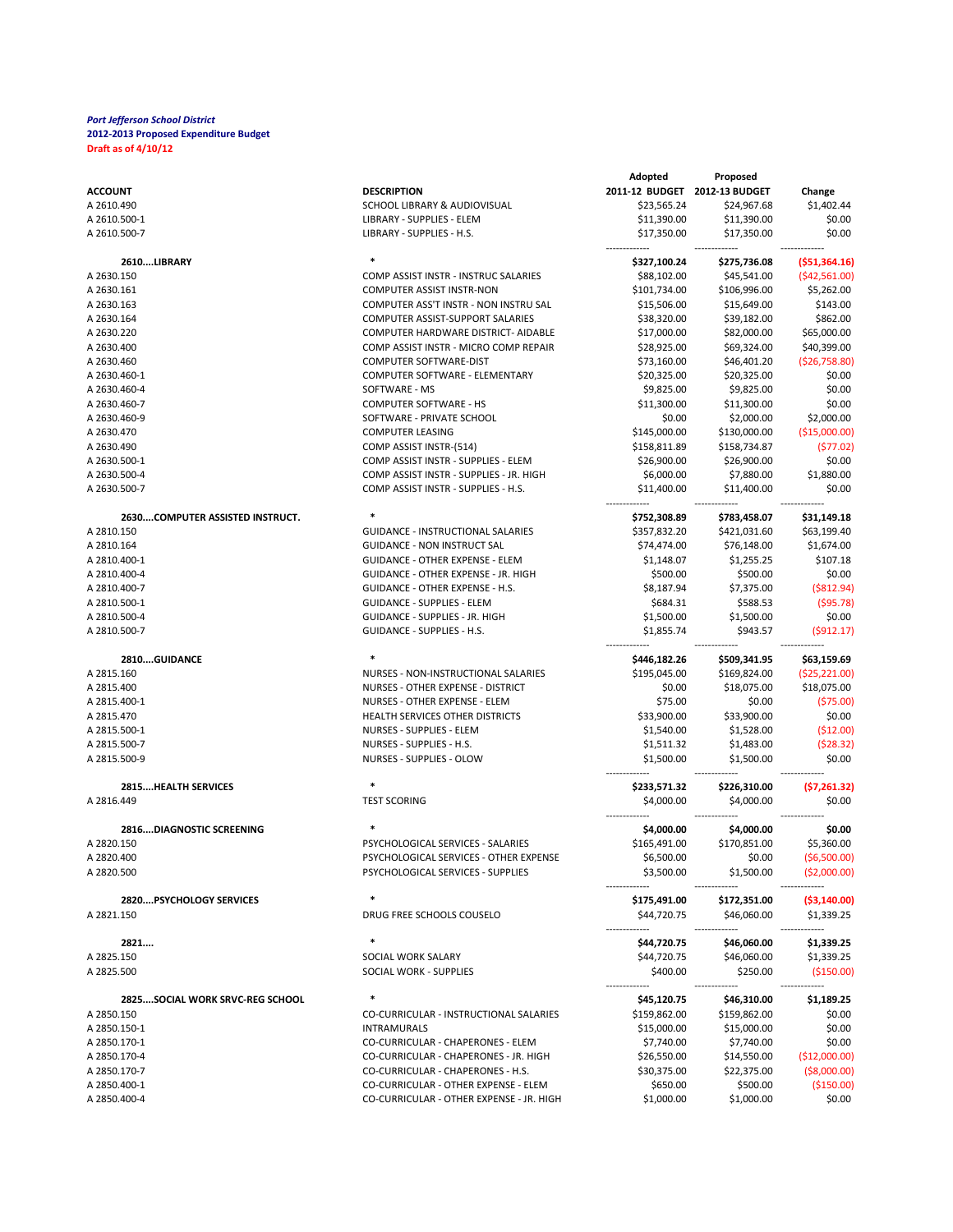|                               |                                        | Adopted                       | Proposed                     |                               |
|-------------------------------|----------------------------------------|-------------------------------|------------------------------|-------------------------------|
| <b>ACCOUNT</b>                | <b>DESCRIPTION</b>                     | 2011-12 BUDGET 2012-13 BUDGET |                              | Change                        |
| A 2850.400-7                  | CO-CURRICULAR - OTHER EXPENSE - H.S.   | \$15,395.00                   | \$10,395.00                  | ( \$5,000.00]                 |
| A 2850.400-9                  | <b>DRIVER'S ED EXPENDITURES</b>        | \$24,000.00                   | \$24,000.00                  | \$0.00                        |
|                               |                                        |                               |                              |                               |
| A 2850.410-1                  | FIELD TRIPS-ELEMENTARY                 | \$5,271.00                    | \$5,271.00                   | \$0.00                        |
| A 2850.500-1                  | CO-CURRICULAR - SUPPLIES ELEM          | \$800.00                      | \$500.00                     | ( \$300.00]                   |
| A 2850.500-4                  | COCURRICULAR SUPPLIES-M.S.             | \$1,000.00                    | \$1,000.00                   | \$0.00                        |
| A 2850.500-7                  | CO-CURRICULAR - SUPPLIES - H.S.        | \$2,350.00                    | \$2,650.00                   | \$300.00                      |
| 2850COCURRICULAR ACTIVITIES   |                                        | \$289,993.00                  | \$264,843.00                 | ( \$25,150.00]                |
| A 2855.150                    | INTERSCH ATHLETICS - INSTR SALARIES    | \$57,545.00                   | \$62,792.00                  | \$5,247.00                    |
| A 2855.150-4                  | SALARY - MIDDLE SCHOOL                 | \$73,803.00                   | \$73,803.00                  | \$0.00                        |
| A 2855.150-7                  | SALARY - HIGH SCHOOL                   | \$316,321.00                  | \$283,235.00                 | ( \$33,086.00)                |
|                               |                                        |                               |                              |                               |
| A 2855.150-8                  | AFTER SEASON & TOURNAMENT              | \$15,000.00                   | \$15,000.00                  | \$0.00                        |
| A 2855.164                    | INTERSCH ATHLETICS - NON INSTRUCT SAL  | \$43,254.00                   | \$44,565.00                  | \$1,311.00                    |
| A 2855.166-0                  | <b>ATHLETIC TRAINER</b>                | \$35,400.00                   | \$40,000.00                  | \$4,600.00                    |
| A 2855.170                    | INTERSCH ATHLETICS - CHAPERONING       | \$58,439.39                   | \$61,901.35                  | \$3,461.96                    |
| A 2855.200                    | INTERSCH ATHLETICS - EQUIPMENT         | \$15,000.00                   | \$6,500.00                   | ( \$8,500.00)                 |
| A 2855.400                    | INTERSCH ATHLETICS - OTHER EXPENSE     | \$40,976.00                   | \$41,776.00                  | \$800.00                      |
| A 2855.401-0                  | <b>OFFICIALS</b>                       | \$73,837.50                   | \$73,993.00                  | \$155.50                      |
|                               |                                        |                               |                              |                               |
| A 2855.402-0                  | <b>SECTION XI FEES</b>                 | \$13,900.00                   | \$13,985.00                  | \$85.00                       |
| A 2855.500                    | INTERSCH ATHLETICS - SUPPLIES          | \$16,570.28                   | \$16,544.03                  | (\$26.25)                     |
| A 2855.560-0                  | <b>UNIFORMS</b>                        | \$7,307.90                    | \$12,307.42                  | \$4,999.52                    |
| 2855INTERSCHOLASTIC ACT.      | $\ast$                                 | \$767,354.07                  | \$760,487.80                 | (56,866.27)                   |
| A 5510.150                    | <b>TRANSPORTATION - SUPER SAL</b>      | \$31,429.00                   | \$32,190.00                  | \$761.00                      |
| A 5510.164-0                  | NONINSTRUCTIONAL                       | \$40,625.00                   | \$42,337.00                  | \$1,712.00                    |
| A 5510.400                    | <b>OTHER EXPENSE</b>                   |                               |                              | \$0.00                        |
|                               |                                        | \$2,000.00                    | \$2,000.00                   |                               |
| A 5510.490                    | <b>BUS DRIVER TRAINING</b>             | \$500.00                      | \$500.00                     | \$0.00                        |
| A 5510.510                    | <b>SUPPLIES - OFFICE</b>               | \$2,500.00                    | \$2,500.00                   | \$0.00                        |
| 5510D.O. TRANSPORTATION       | $\ast$                                 | \$77,054.00                   | \$79,527.00                  | \$2,473.00                    |
| A 5540.400                    | CONTRACT - REGULAR DAY SCHOOL          | \$1,027,110.00                | \$968,195.00                 | (558, 915.00)                 |
| A 5540.401                    | FUEL ADJUSTMENT CHARGE - CONTRACT TRAN | \$30,000.00                   | \$31,200.00                  | \$1,200.00                    |
| A 5540.410                    | CONTRACT - INTERSCHOLASTIC ATHLETICS   | \$154,834.00                  | \$161,027.36                 | \$6,193.36                    |
| A 5540.450                    | CONTRACT-ACADEMIC FIELD TRIPS          | \$14,700.00                   | \$15,290.00                  | \$590.00                      |
|                               |                                        |                               |                              |                               |
| A 5540.450-0-1300             | CONTRACT-MUSIC FESTIVALS               | \$10,635.00                   | \$11,060.00                  | \$425.00                      |
| A 5540.450-1                  | CONTRACT-FIELD TRIPS- ELEM.            | \$14,700.00                   | \$15,290.00                  | \$590.00                      |
| A 5540.450-4                  | CONTRACT-FIELD TRIPS - M.S.            | \$6,565.00                    | \$6,830.00                   | \$265.00                      |
| A 5540.450-7                  | CONTRACT-FIELD TRIPS - H.S.            | \$11,760.00                   | \$12,230.00                  | \$470.00                      |
| A 5540.460                    | <b>CONTRACTED TRANS - PRIVATE</b>      | \$369,550.00                  | \$384,340.00                 | \$14,790.00                   |
| 5540CONTRACTED TRANSPORTATION | $\ast$                                 | \$1,639,854.00                | \$1,605,462.36               | ( \$34, 391.64)               |
| A 5581.490                    | <b>BOCES - CONTRACT TRANSPORTATION</b> | \$370,000.00                  | \$382,950.00                 | \$12,950.00                   |
|                               | $\ast$                                 |                               |                              |                               |
| 5581TRANS. BOCES              |                                        | \$370,000.00                  | \$382,950.00                 | \$12,950.00                   |
| A 9010.800                    | N.Y.S. EMPLOYEES RETIREMENT            | \$594,088.00                  | \$565,000.00                 | (\$29,088.00)                 |
| 9010EMP. RETIREMENT SYSTEM    |                                        | \$594,088.00                  | \$565,000.00                 | ( \$29,088.00]                |
| A 9020.800                    | N.Y.S.TEACHERS RETIREMENT              | \$1,660,600.00                | \$1,578,099.96               | ( \$82,500.04)                |
|                               |                                        | -------------                 |                              | -------------                 |
|                               | *                                      |                               |                              |                               |
| 9020TEACHERS RETIRE. SYSTEM   |                                        | \$1,660,600.00                | \$1,578,099.96               | $($ \$82,500.04)              |
| A 9030.800                    | SOCIAL SECURITY                        | \$1,449,285.00                | \$1,473,336.70<br>           | \$24,051.70<br>-------        |
| 9030FICA                      | $\ast$                                 | \$1,449,285.00                | \$1,473,336.70               | \$24,051.70                   |
| A 9040.800                    | <b>WORKERS COMPENSATION INSURANCE</b>  | \$98,000.00                   | \$123,000.00                 | \$25,000.00                   |
|                               |                                        | -----------                   |                              |                               |
| 9040WORKMEN'S COMPENSATION    |                                        | \$98,000.00                   | \$123,000.00                 | \$25,000.00                   |
| A 9045.800                    | LIFE INSURANCE                         | \$97,000.00                   | \$122,000.00                 | \$25,000.00                   |
| 9045LIFE INSURANCE            | $\ast$                                 | -------------                 | -------------                | --------------<br>\$25,000.00 |
| A 9050.800                    | UNEMPLOYMENT INSURANCE                 | \$97,000.00<br>\$332,280.00   | \$122,000.00<br>\$332,280.00 | \$0.00                        |
|                               |                                        |                               |                              |                               |
| 9050UNEMPLOYMENT              | $\ast$                                 | \$332,280.00                  | \$332,280.00                 | \$0.00                        |
| A 9060.800                    | MEDICAL INSURANCE - BASIC              | \$4,684,358.61                | \$4,918,200.99               | \$233,842.38                  |
| A 9060.801                    | MEDICARE REIMBURSEMENT                 | \$194,650.08                  | \$250,000.00                 | \$55,349.92                   |
|                               |                                        |                               |                              |                               |